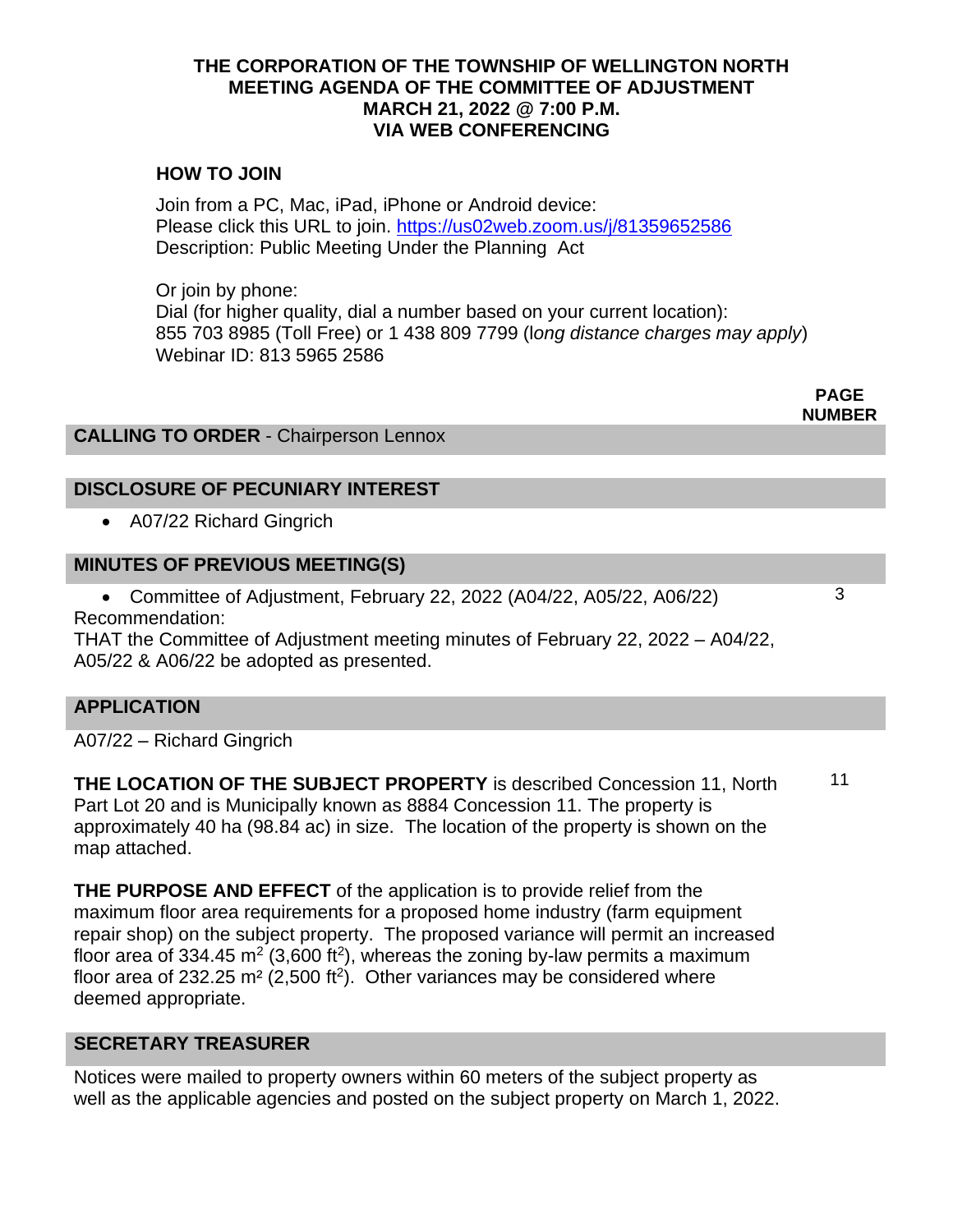#### **PRESENTATIONS**

Asavari Jadhav, Junior Planner and Matthieu Daoust, Planner, County of Wellington, Township of Wellington North

• Planning Report dated March 16, 2022 12

## **CORRESPONDENCE FOR COMMITTEE'S REVIEW**

#### **REQUEST FOR NOTICE OF DECISION**

Persons wishing to be notified of the decision must submit a written request to the Secretary-Treasurer.

#### **CHAIRPERSON OPENS FLOOR FOR ANY COMMENTS/QUESTIONS**

### **COMMENTS/QUESTIONS FROM THE COMMITTEE**

#### **DECISION**

CALL FOR VOTE: SHOW OF HANDS (no mover/seconder required)

*THAT* the minor variance applied for in Application A07/22, for the property described as Concession 11, North Part Lot 20, geographic Township of Arthur, with a civic address of 8884 Concession 11, to provide the following relief;

1. **THAT an increased maximum floor area of 334.45 m<sup>2</sup> (3,600 ft<sup>2</sup> ) be permitted, for a proposed home industry (farm equipment repair shop), whereas the By-law allows 232.25 m<sup>2</sup> (2,500 ft<sup>2</sup> ).**

#### **ADJOURNMENT**

Recommendation:

*THAT* the committee of adjustment meeting of March 21, 2022 be adjourned.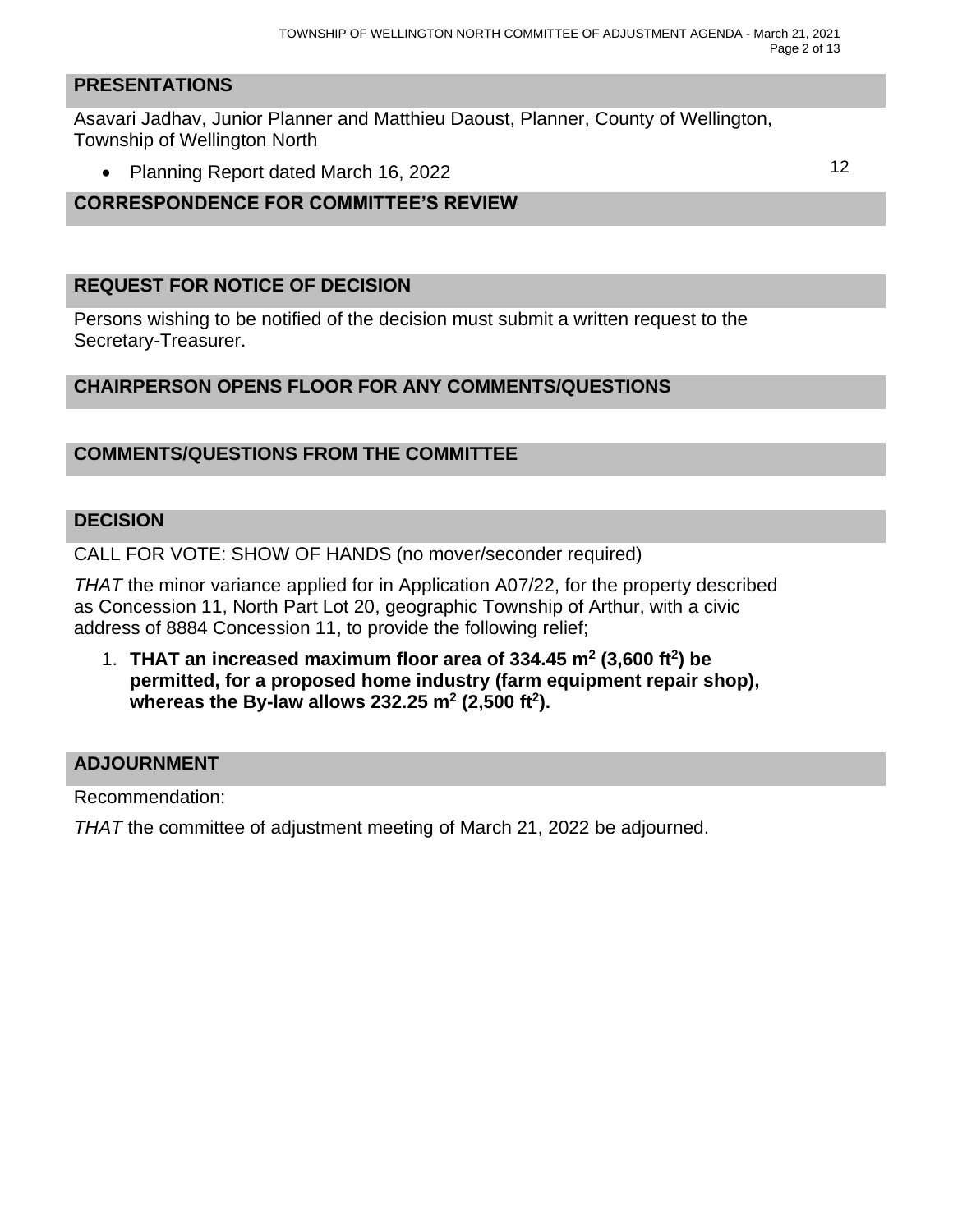TOWNSHIP OF WELLINGTON NORTH COMMITTEE OF ADJUSTMENT AGENDA - March 21, 2021 Page 3 of 13

#### **THE CORPORATION OF THE TOWNSHIP OF WELLINGTON NORTH MEETING MINUTES OF THE COMMITTEE OF ADJUSTMENT FEBRUARY 22, 2022 @ 7:00 P.M. VIA WEB CONFERENCING <https://www.youtube.com/watch?v=drBMPEdWcXg>**

| <b>Members Present:</b><br>Mayor:<br><b>Councillors:</b><br><b>Staff Present:</b> | <b>Andrew Lennox</b><br><b>Sherry Burke</b><br>Lisa Hern<br><b>Steve McCabe</b><br>Dan Yake |
|-----------------------------------------------------------------------------------|---------------------------------------------------------------------------------------------|
|                                                                                   |                                                                                             |
| <b>Chief Administrative Officer:</b>                                              | <b>Michael Givens</b>                                                                       |
| <b>Director of Legislative Services/Clerk:</b>                                    | <b>Karren Wallace</b>                                                                       |
| <b>Deputy Clerk:</b>                                                              | <b>Catherine Conrad</b>                                                                     |
| <b>Director of Finance:</b>                                                       | <b>Adam McNabb</b>                                                                          |
| <b>Director of Operations:</b>                                                    | <b>Matthew Aston</b>                                                                        |
| <b>Manager of Environment and Development Services:</b>                           | <b>Corey Schmidt</b>                                                                        |
| <b>Community Recreation Coordinator:</b>                                          | <b>Mandy Jones</b>                                                                          |
| <b>Manager of Recreation Services:</b>                                            | <b>Tom Bowden</b>                                                                           |
| <b>Economic Development Officer:</b>                                              | <b>Dale Small</b>                                                                           |
| <b>Chief Building Official:</b>                                                   | <b>Darren Jones</b>                                                                         |
| <b>Director of Fire Services:</b>                                                 | <b>Chris Harrow</b>                                                                         |
| <b>Manager of Development Planning:</b>                                           | <b>Curtis Marshall</b>                                                                      |
| <b>Senior Planner:</b>                                                            | Jessica Rahim                                                                               |
| <b>Planner:</b>                                                                   | <b>Matthieu Daoust</b>                                                                      |

## **CALLING TO ORDER** - Chairperson Lennox

Chairperson Lennox called the meeting to order.

## **DISCLOSURE OF PECUNIARY INTEREST**

No pecuniary interest declared.

## **MINUTES OF PREVIOUS MEETING(S)**

• Committee of Adjustment, February 7, 2022 (A03/22)

RESOLUTION: CoA 2022-005 Moved: Burke Seconded: McCabe THAT the Committee of Adjustment meeting minutes of February 7, 2022 – A03/22 be adopted as presented. CARRIED

## **APPLICATION**

A04/22 – James M. Martin

**THE LOCATION OF THE SUBJECT PROPERTY** is described as Con 12, Pt Lot 9 and is Municipally known as 6816 Sideroad 4. The property is approximately 61.16 ha (151.13 ac) in size.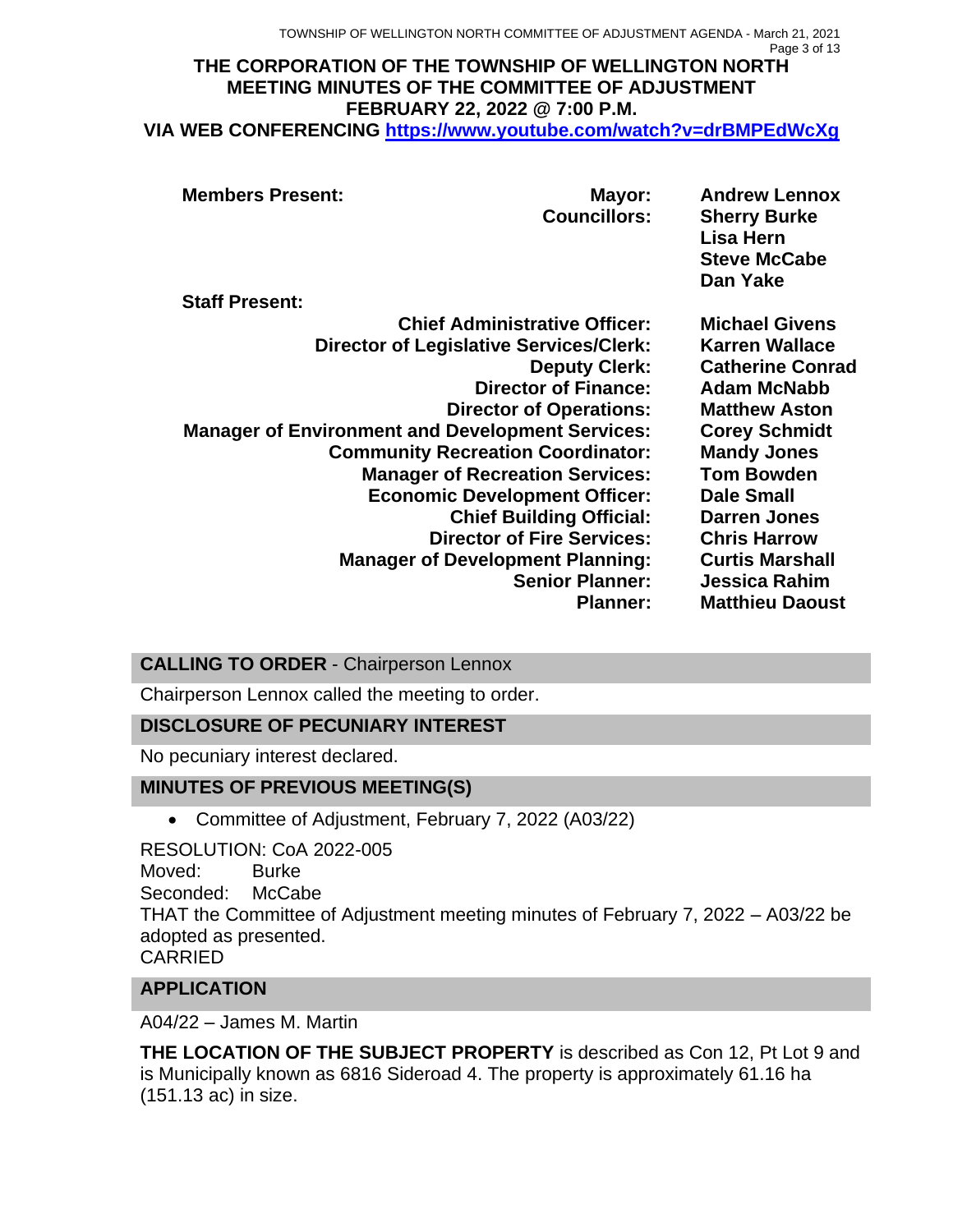**THE PURPOSE AND EFFECT** of the application is to provide relief from the maximum square footage for an existing home industry (lumber mill). The applicant is proposing to construct a 222.9 m<sup>2</sup> (2,400 ft<sup>2</sup>) addition to an existing 557.4 m<sup>2</sup> (6,000 ft<sup>2</sup>) shop. Other variances may be considered where deemed appropriate.

## **SECRETARY TREASURER**

Notices were mailed to property owners within 60 meters of the subject property as well as the applicable agencies and posted on the subject property on February 2, 2022.

### **PRESENTATIONS**

Matthieu Daoust, Planner and Asavari Jadhav, Junior Planner, County of Wellington, Township of Wellington North

• Planning Report dated February 16, 2022

Planning Opinion The variance requested would provide relief from the maximum floor area requirements for an existing home industry (Lumber Mill). The applicants are proposing to construct a 222.9 m2 (2,400 ft2) addition to an existing 557.4 m2 (6,000 ft2) shop for additional storage space.

We have no concerns with the requested relief and are satisfied that the application maintains the general intent and purpose of the Official Plan and Zoning By-law, and would be desirable and appropriate for the development of the subject property

#### SUBJECT PROPERTY AND LOCATION

The location of the subject property is described as Concession 12, Part Lot 9 and is Municipally known as 6816 Side Road 4, Geographic Township of Arthur. The property is approximately 61.16 ha (151.13 ac) in size with an existing dwelling, barn, two sheds and a home industry (lumber mill).

#### PROPOSAL

The purpose of this application is to provide relief from the maximum floor area requirements for an existing home industry (lumber mill) on the subject property. The proposed variance will permit an increased floor area of 222.9 m2 (2,400 ft2) to an existing 557.4 m2 (6,000 ft2) shop in order to store pallets manufactured on site. The current site specific zoning by-law permits a maximum floor area of 594.56  $m^2$  (6,400  $ft<sup>2</sup>$ ).

#### WELLINGTON COUNTY OFFICAL PLAN

The subject property is designated PRIME AGRICULTURAL, CORE GREENLANDS and GREENLANDS. The identified features include Maitland Valley Conservation Authority regulated Provincially Significant Wetlands, Hazard Lands and an Environmentally Sensitive Area. The proposed home industry is located outside the Core Greenland features on the property.

Under section 6.4.3 of the Plan, secondary uses including home businesses and farm businesses are permitted. Section 6.4.4 further outlines that a home business includes home industries which "are small in scale with a limited number of employees, and minimal off site impacts – examples include minor equipment repair, woodworking, crafts, and welding".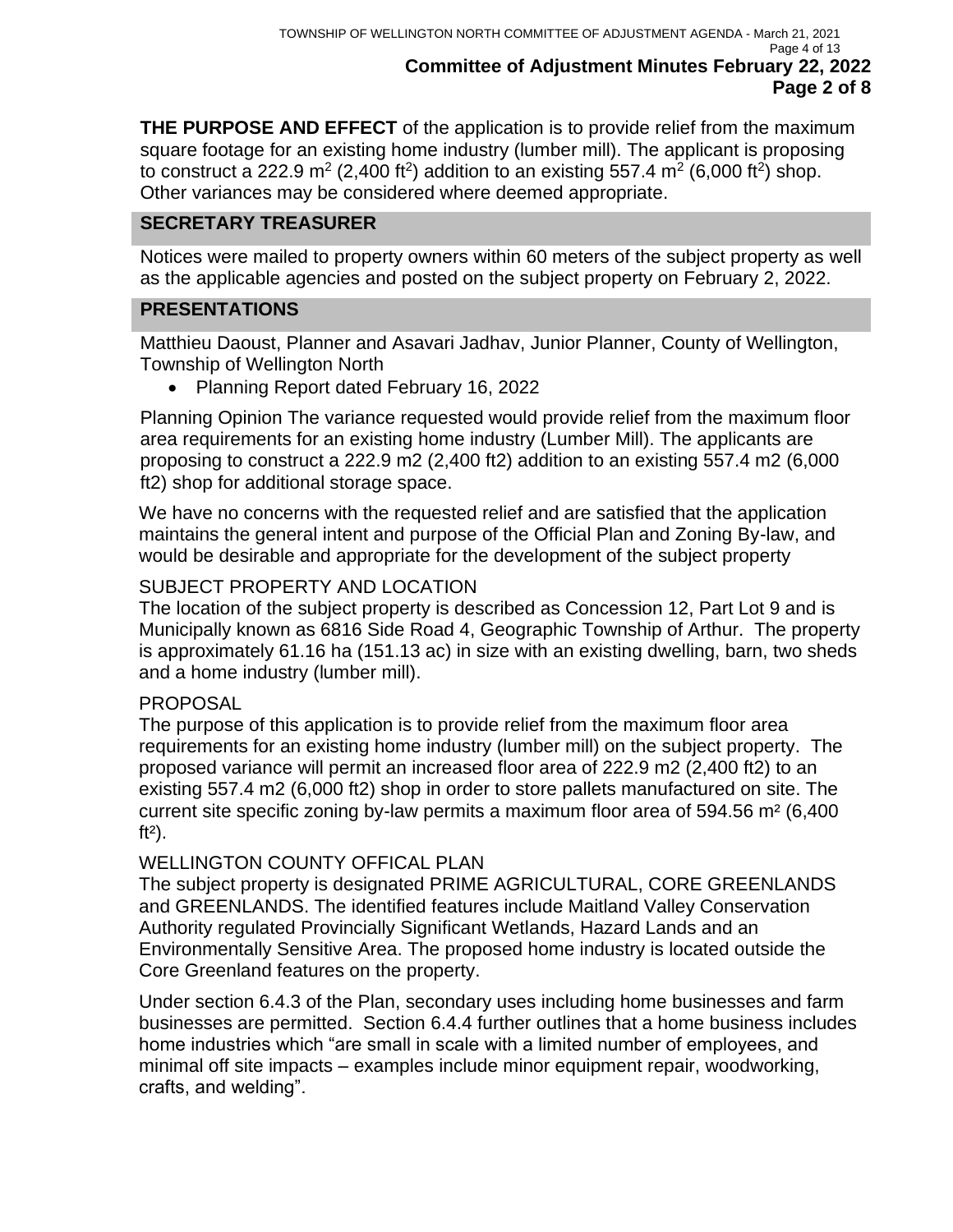Section 13.7 of the Plan provides consideration for minor variances provided the general intent of the Official Plan and Zoning By-law are maintained and the variance is minor and desirable for the appropriate development of the land. Consideration shall be given as to whether compliance with the by-law would be unreasonable, undesirable or would pose an undue hardship on the applicant.

## TOWNSHIP OF WELLINGTON NORTH ZONING BY-LAW

The subject property is zoned Agricultural Site Specific (A-155) and Natural Environment (NE) Zone. The applicant is proposing to construct a 222.9 m2 (2,400 ft2) addition to an existing 557.4 m2 (6,000 ft2) shop for a total floor area of 780.30 m2 (8,400 ft2) for an existing home industry. The applicants have indicated that the additional space will be used to store wooden pallets manufactured on site. The home industry is to remain small scale and secondary to the main use on the property. The property appears to be large enough to accommodate the addition to the home industry.

The variance requested would provide relief from Section 33.155 site specific of Zoning By-law 66-01 to expand the existing Home Industry (Lumber Mill) with an increased floor area of 222.9 m2 (2,400 ft2).

| <b>Home Industry</b>             | <b>Required</b>          | <b>Proposed</b>          | <b>Difference</b>      |
|----------------------------------|--------------------------|--------------------------|------------------------|
| <b>Site Specific Regulations</b> | 594.56 $m2$              | $780.3 \text{ m}^2$      | 185.74 m <sup>2</sup>  |
| <b>Section 33.155a</b>           | (6,400 ft <sup>2</sup> ) | (8,400 ft <sup>2</sup> ) | $(2,000 \text{ ft}^2)$ |

## **CORRESPONDENCE FOR COMMITTEE'S REVIEW**

Michael Oberle, Environmental Planning Technician, Saugeen Conservation

• Letter dated February 3, 2022 (No Objection)

## **REQUEST FOR NOTICE OF DECISION**

Persons wishing to be notified of the decision must submit a written request to the Secretary-Treasurer.

## **CHAIRPERSON OPENS FLOOR FOR ANY COMMENTS/QUESTIONS**

James M. Martin, Applicant, was present to answer any questions regarding the application.

## **COMMENTS/QUESTIONS FROM THE COMMITTEE**

No comments or questions from the Committee.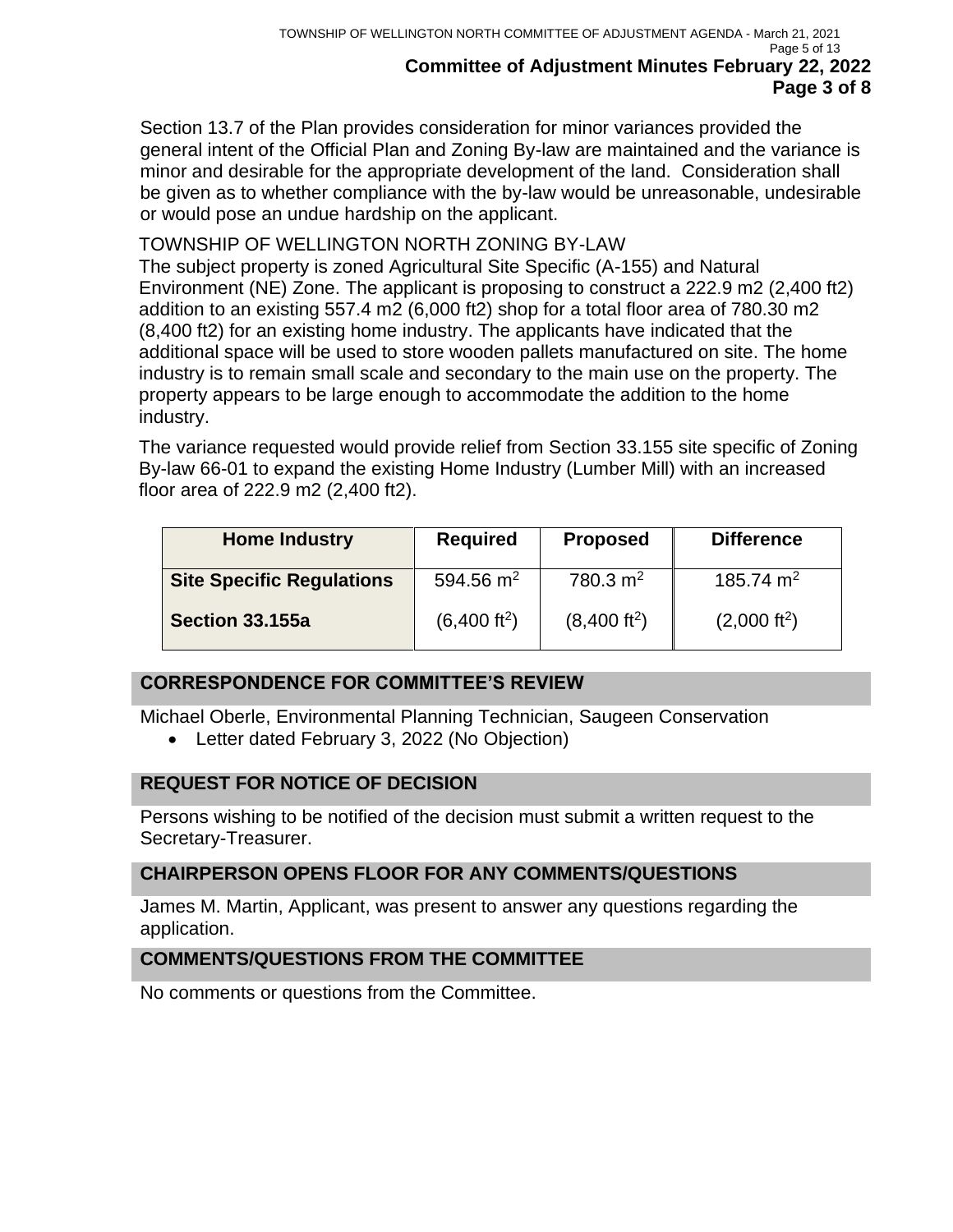## **DECISION**

## CALL FOR VOTE: SHOW OF HANDS

THAT the minor variance applied for in Application A04/22, for the property described as Con 12, Pt Lot 9, geographic township of Arthur, with a civic address of 6816 Sideroad 4, to provide the following relief;

1. **THAT an increased total floor area of 780.3 m<sup>2</sup> (8,400 ft<sup>2</sup> ) be permitted, for a proposed addition to an existing shop, whereas the By-law allows 594.56 m<sup>2</sup> (6,400 ft<sup>2</sup> ).**

**APPROVED**

## **APPLICATION**

A05/22 – Phares & Mary Martin

**THE LOCATION OF THE SUBJECT PROPERTY** is described as DIV 4, Lot 2 EOSR and is municipally known as 9885 Highway 6. The property is approximately 17.12 ha (42.3 ac) in size.

**THE PURPOSE AND EFFECT** of the application is to provide relief from the minimum interior side yard setback for an accessory structure. This minor variance is a condition of severance application B15/21, that was granted provisional approval by the Wellington County Land Division Committee. The applicants have two existing sheds and a barn located closer than the minimum 18.3 m (60 ft) interior side yard setback. Other variances may be considered where deemed appropriate.

## **SECRETARY TREASURER**

Notices were mailed to property owners within 60 meters of the subject property as well as the applicable agencies and posted on the subject property on February 2, 2022.

#### **PRESENTATIONS**

Matthieu Daoust, Planner and Asavari Jadhav, Junior Planner, County of Wellington, Township of Wellington North

• Planning Report dated February 16, 2022

Planning Opinion: The variance requested would provide relief from the minimum interior side yard set back requirements for accessory structures. This variance is associated with consent application B15/21, that was granted provisional approval by the Wellington County Land Division Committee.

We have no concerns with the relief requested. We are satisfied that the application maintains the general intent and purpose of the Official Plan and Zoning By-law, and would be desirable and appropriate for the development of the subject property.

#### SUBJECT PROPERTY AND LOCATION

The location of the subject property is described as DIV 4, Lot 2 EOSR and is municipally known as 9885 Highway 6. The property is approximately 17.12 ha (42.3 ac) in size.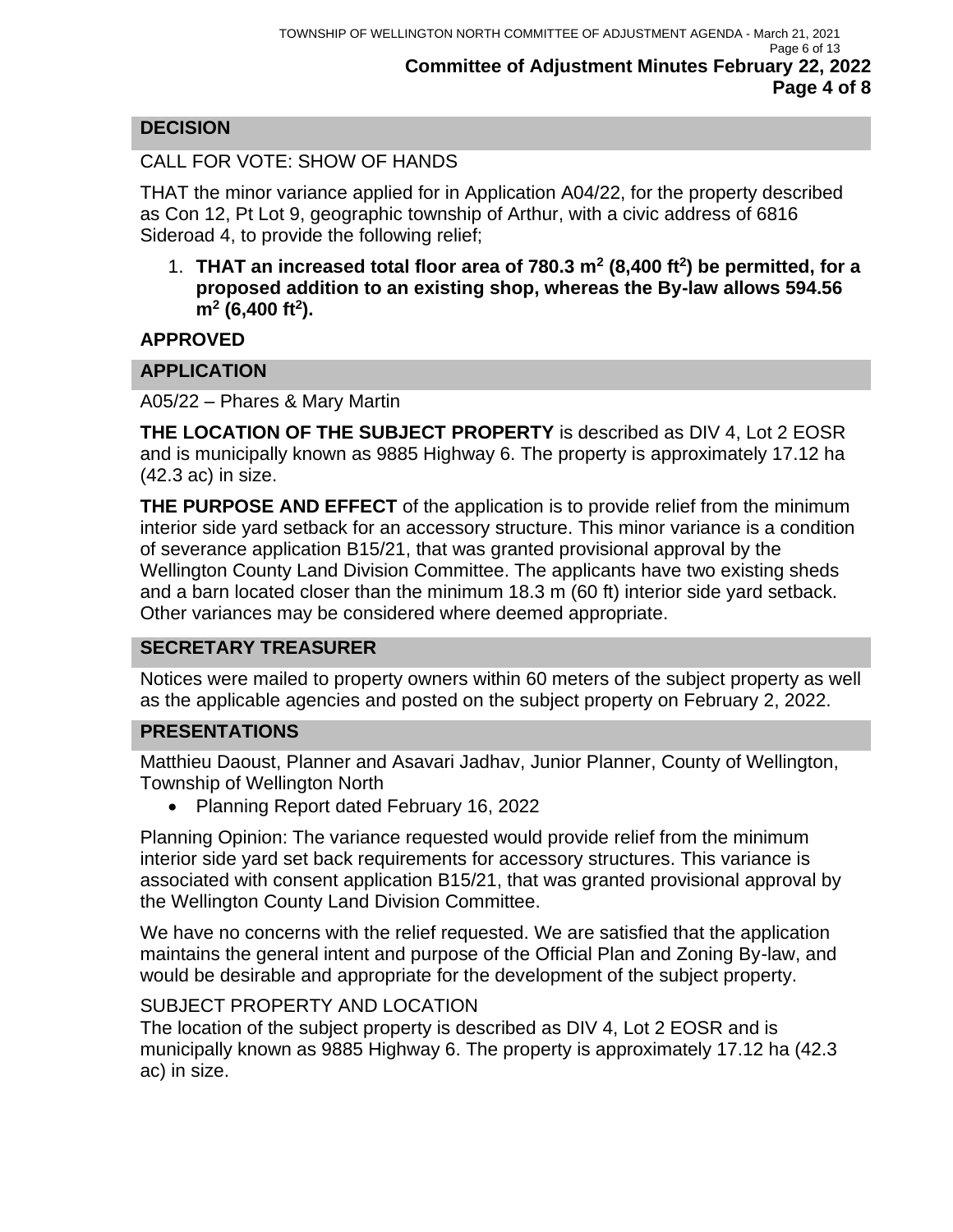## **PROPOSAL**

The purpose of this application is to provide relief from the minimum interior side yard set back requirements for a barn and two sheds on a lot approximately 17.12 ha (42.3 ac) in size. This variance is associated with consent application B15/21, that was granted provisional approval by the Wellington County Land Division Committee. The applicants have two existing sheds and a barn located closer than the minimum 18.3m (60 ft) interior side yard setback.

### WELLINGTON COUNTY OFFICIAL PLAN

The subject property is designated AGRICULTURAL. Section 13.7 of the Plan provides consideration for minor variances provided the general intent of the Official Plan and Zoning By-law are maintained and the variance is minor and desirable for the appropriate development of the land. Consideration shall be given as to whether compliance with the by-law would be unreasonable, undesirable or would pose an undue hardship on the applicant.

### TOWNSHIP OF WELLINGTON NORTH ZONING BY-LAW

The subject property is zoned Site Specific Agriculture (A-1). The site specific provision precludes new livestock facilities and manure storage facilities. The subject property is approximately 17.12 ha (42.3 ac) in size and has an existing dwelling, two sheds and a barn. The variance requested is to satisfy a condition of severance application B15/21, that was granted provisional approval by the Wellington County Land Division Committee. The applicant has confirmed that there is no livestock in the barn.

| <b>Accessory Structure</b><br>Minimum Interior Side Yard<br>Setback (Section 8.2.4 d) | <b>Minimum</b><br><b>Required</b> | <b>Proposed</b>   | <b>Difference</b>    |
|---------------------------------------------------------------------------------------|-----------------------------------|-------------------|----------------------|
| <b>Barn</b>                                                                           | 18.3 m $(60 ft)$                  | 8.8 m (28.87 ft)  | $9.5$ m $(31.13$ ft) |
| Shed 1                                                                                | 18.3 m (60 ft)                    | 5.6 m (18.37 ft)  | 12.7 m (41.63 ft)    |
| Shed 2                                                                                | 18.3 m (60 ft)                    | 14.8 m (48.55 ft) | $3.5$ m (11.45 ft)   |

The variance requested to satisfy a condition of severance application B15/21, that was granted provisional approval by the Wellington County Land Division Committee. The variances meet the general intent of the Official Plan and Zoning By-law.

## **CORRESPONDENCE FOR COMMITTEE'S REVIEW**

Danielle Walker, Source Protection Coordinator, Wellington Source Water Protection

• Email dated February 3, 2022 (No Objection)

Michael Oberle, Saugeen Conservation

• Email dated February 4, 2022 (No Objection)

## **REQUEST FOR NOTICE OF DECISION**

Persons wishing to be notified of the decision must submit a written request to the Secretary-Treasurer.

#### **CHAIRPERSON OPENS FLOOR FOR ANY COMMENTS/QUESTIONS**

No one was present to provide comments or questions regarding the application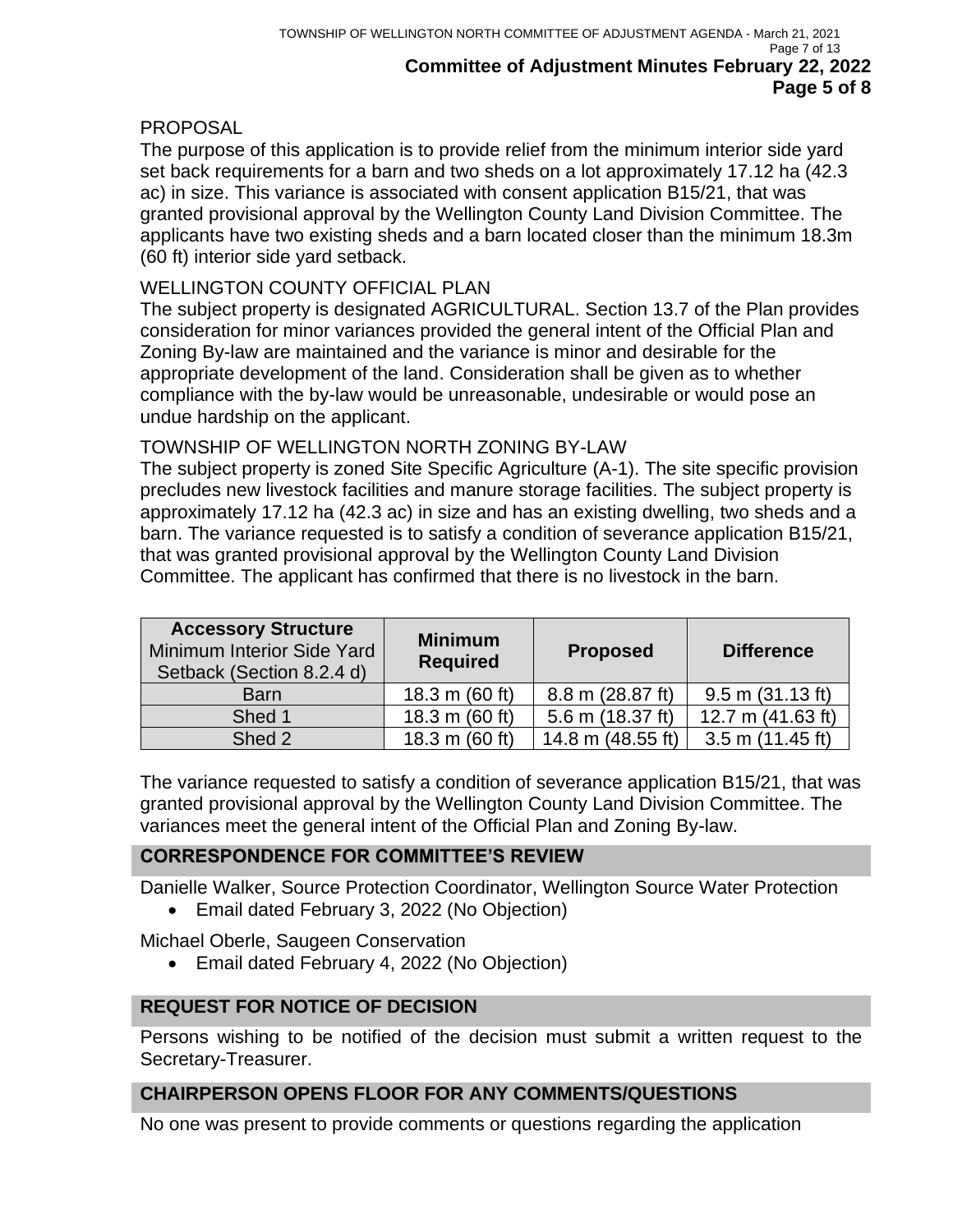## **COMMENTS/QUESTIONS FROM THE COMMITTEE**

No comments or questions from the Committee.

## **DECISION**

### CALL FOR VOTE: SHOW OF HANDS

THAT the minor variance applied for in Application A05/22, for the property described as DIV 4, Lot 2 EOSR, geographic township of Arthur with a civic address of 9885 Highway 6, to provide the following relief;

- 1. **THAT a reduced Interior Side Yard Setback of 8.8m (28.87 ft) be permitted, for an existing Barn, whereas the By-law requires 18.3m (60 ft).**
- 2. **THAT a reduced Interior Side Yard Setback of 5.6m (18.37 ft) be permitted, for an existing Shed 1, whereas the By-law requires 18.3m (60 ft).**
- 3. **THAT a reduced Interior Side Yard Setback of 14.8m (48.55 ft) be permitted, for an existing Shed 2, whereas the By-law requires 18.3m (60 ft).**

### **APPROVED**

### **APPLICATION**

A06/22 – Mike & Sarah Saunders

THE LOCATION OF THE SUBJECT PROPERTY is described as Con 11, N Pt Lot 12 and is Municipally known as 9196 Concession 11. The property is approximately 0.8 ha (2 ac) in size.

THE PURPOSE AND EFFECT of the application is to provide relief from the maximum floor area for an accessory structure. The applicant is proposing to construct a pool pavilion with a floor area of 59.4  $m<sup>2</sup>$  (640 ft<sup>2</sup>). The subject lands contain an existing 222.9  $m<sup>2</sup>$  (2,400 ft<sup>2</sup>) accessory structure. Other variances may be considered where deemed appropriate.

#### **SECRETARY TREASURER**

Notices were mailed to property owners within 60 meters of the subject property as well as the applicable agencies and posted on the subject property on February 2, 2022.

## **PRESENTATIONS**

Matthieu Daoust, Planner, County of Wellington, Township of Wellington North

• Planning Report dated February 3, 2022

Planning Opinion: The variance requested would provide relief from the maximum floor area for an accessory structure. The applicants are proposing to construct a 59.4 m2 (640 ft2) covered pavilion/pool equipment shed. There is also an existing 222.9 m2 (2,400 ft2) garage on the subject lands.

We have no concerns with the requested relief. The application maintains the general intent and purpose of the Official Plan and Zoning By-law and would be desirable and appropriate for the development of the subject property.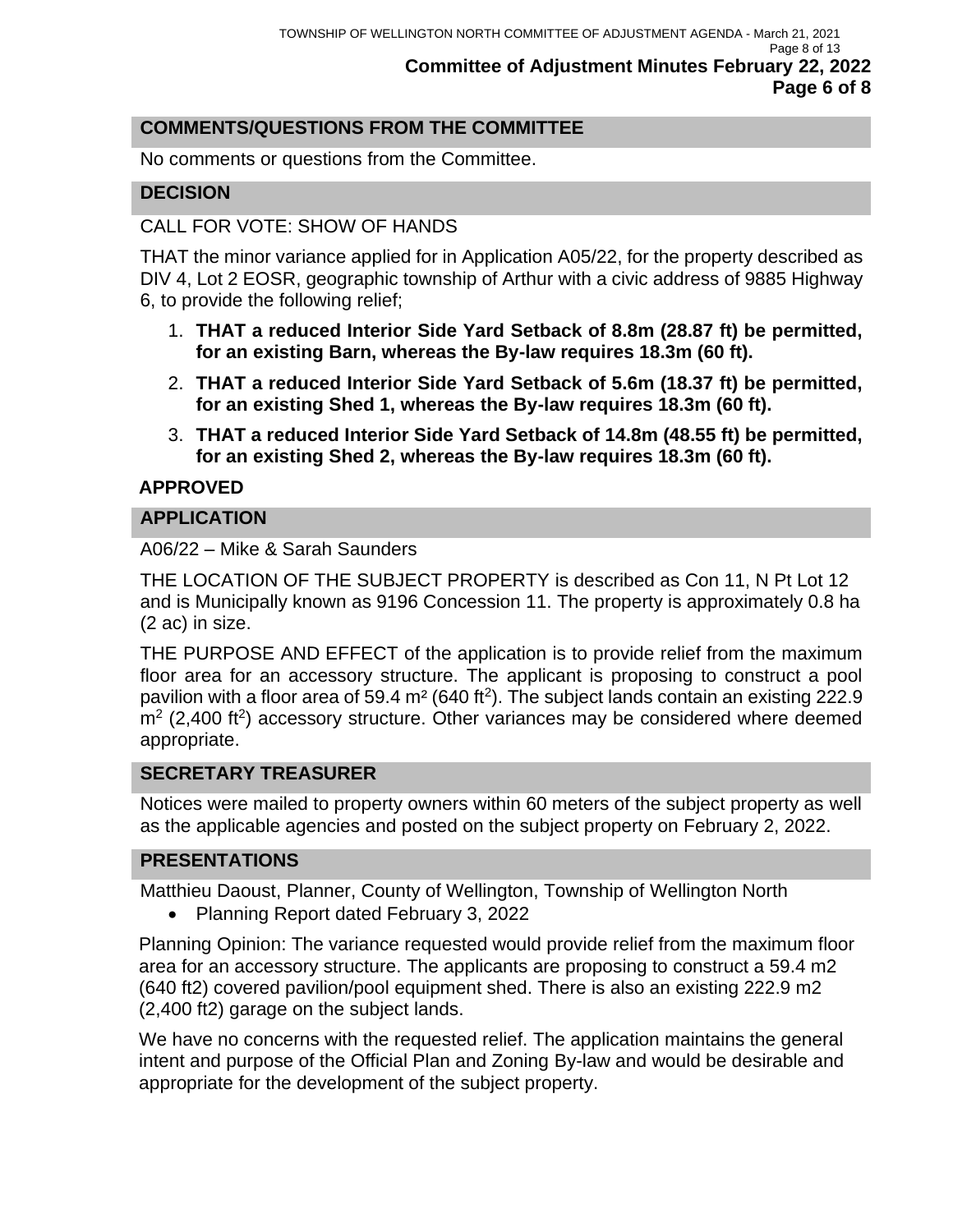## SUBJECT PROPERTY AND LOCATION

The location of the subject property is described as Con 11, N Pt Lot 12 and is Municipally known as 9196 Concession 11. The property is approximately 0.8 ha (2 ac) in size.

#### PROPOSAL

The purpose of this application is to provide relief from the maximum floor area for an accessory structure. The applicant is proposing to construct a 59.4 m2 (640 ft2) covered pavilion/pool equipment shed.

#### WELLINGTON COUNTY OFFICIAL PLAN

The subject property is designated AGRICULTURAL. Section 13.7 of the Plan provides consideration for minor variances provided the general intent of the Official Plan and Zoning By-law are maintained and the variance is minor and desirable for the appropriate development of the land. Consideration shall be given as to whether compliance with the by-law would be unreasonable, undesirable or would pose an undue hardship on the applicant.

#### TOWNSHIP OF WELLINGTON NORTH ZONING BY-LAW

The subject property is zoned Agricultural (A). Per Section 6.1.4b), based on the applicants 0.8 ha (2 ac) lot area they would be permitted a maximum floor area of 227.6 m2 (2,450 ft2) for all accessory structures. The applicant is proposing to construct a new accessory structure and required the following variance:

| <b>General Provisions</b>               | <b>Permitted</b>                              | <b>Proposed</b>                                                                              | <b>Difference</b> |
|-----------------------------------------|-----------------------------------------------|----------------------------------------------------------------------------------------------|-------------------|
| <b>Lot Coverage</b><br>(Section 6.1.4b) | 227.6 m <sup>2</sup> (2,450 ft <sup>2</sup> ) | 282.4 m <sup>2</sup> (3,040 ft <sup>2</sup> )   54.8 m <sup>2</sup> (589.8 ft <sup>2</sup> ) |                   |

The variance requested is minor and appropriate for the use of the lot. The variances meet the general intent of the Official Plan and Zoning By-law.

## **CORRESPONDENCE FOR COMMITTEE'S REVIEW**

No correspondence received.

#### **REQUEST FOR NOTICE OF DECISION**

Persons wishing to be notified of the decision must submit a written request to the Secretary-Treasurer.

#### **CHAIRPERSON OPENS FLOOR FOR ANY COMMENTS/QUESTIONS**

Sarah Saunders, Applicant, was present.

#### **COMMENTS/QUESTIONS FROM THE COMMITTEE**

No comments or questions from the Committee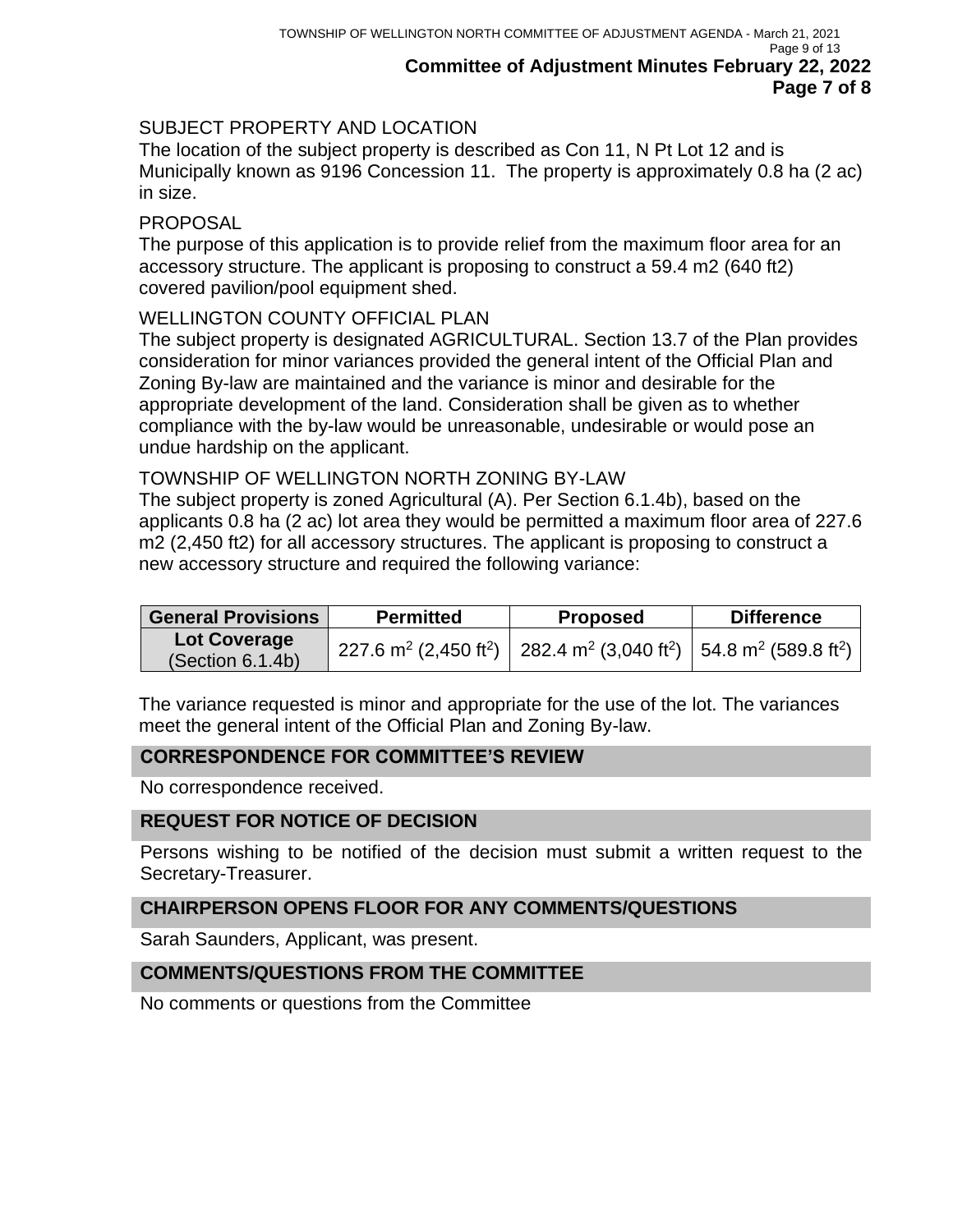## **DECISION**

CALL FOR VOTE: SHOW OF HANDS (no mover/seconder required)

THAT the minor variance applied for in Application A06/22, for the property described as Con 11, N Pt Lot 12, geographic township of Arthur with a civic address of 9196 Concession 11, to provide the following relief;

**1. THAT a combined maximum floor area for accessory buildings of 282.4 m<sup>2</sup> (3,040 ft<sup>2</sup> ) be permitted, for a proposed covered pavilion/pool equipment shed, whereas the By-law permits 227.6 m<sup>2</sup> (2,450 ft<sup>2</sup> ).**

### **APPROVED**

### **ADJOURNMENT**

RESOLUTION: CoA 2022-006 Moved: Burke Seconded: Hern THAT the committee of adjustment meeting of February 22, 2022 be adjourned ay 7:22 p.m. CARRIED

Secretary Treasurer Chair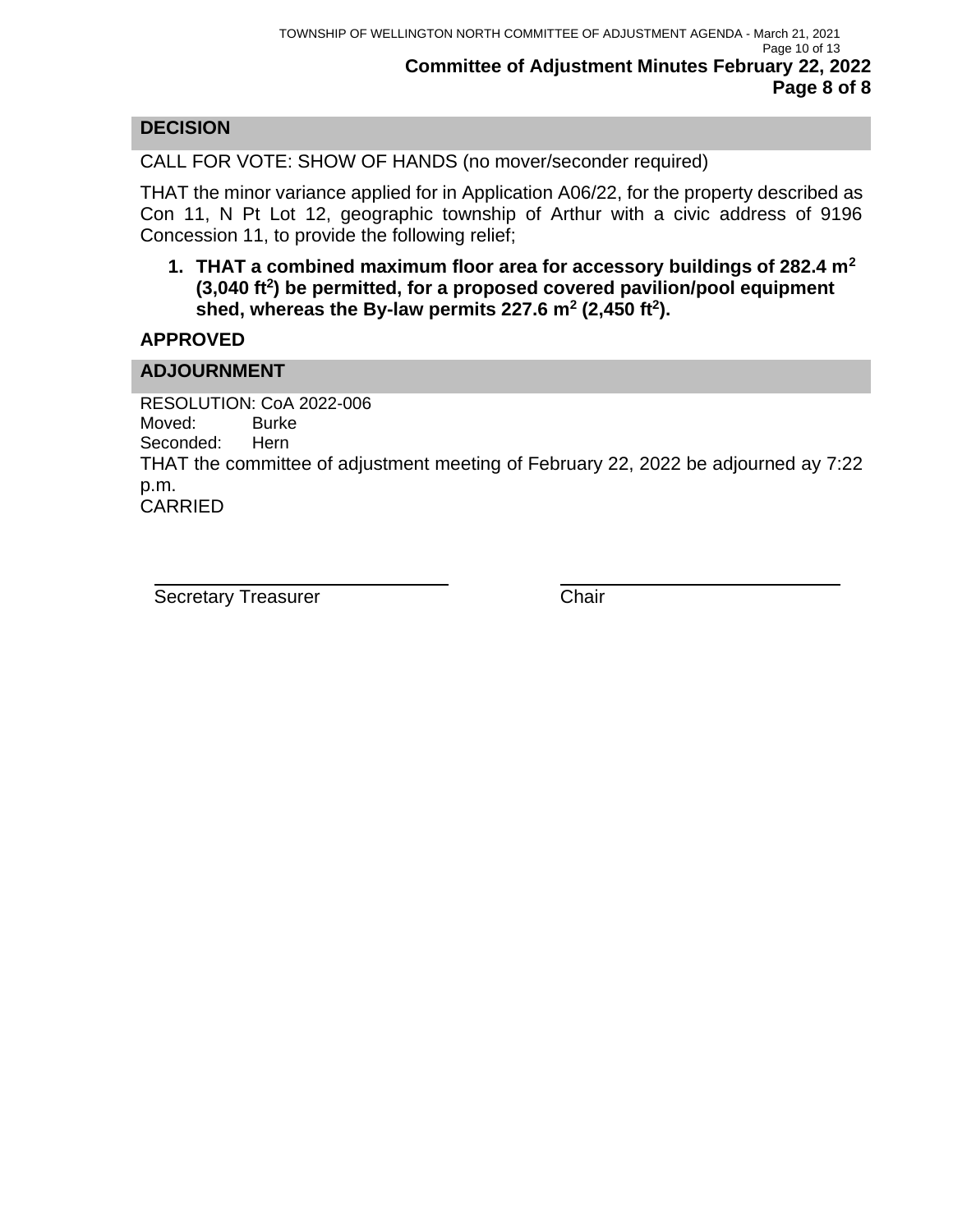

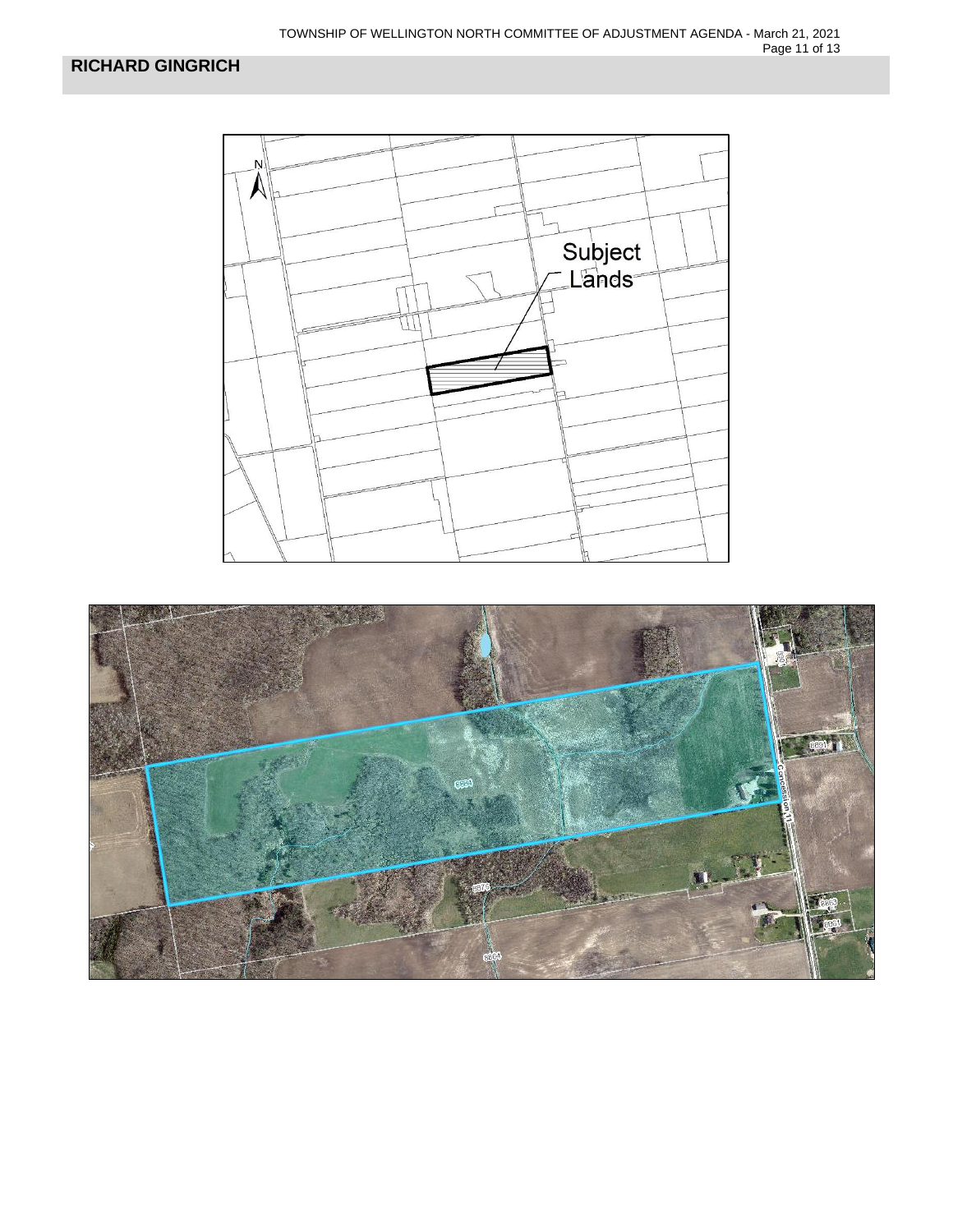

# **COUNTY OF WELLINGTON**

PLANNING AND DEVELOPMENT DEPARTMENT ADMINISTRATION CENTRE ALDO SALIS, M.Sc., B.E.S., MCIP, RPP, DIRECTOR 74 WOOLWICH STREET TEL: (519) 837-2600 GUELPH, ONTARIO FAX: (519) 823-1694 N1H 3T9 1-800-663-0750

March 16<sup>th</sup>, 2022

Mr. Darren Jones, Chief Building Official Township of Wellington North Committee of Adjustment 7490 Sideroad 7 West Kenilworth, ON N0G 2E0

Dear Mr. Jones,

Re: **Minor Variance Application A07/22 Concession 11, North Part Lot 20 8884 Concession 11 Richard and Grace Gingrich**

We have reviewed the application for minor variance and provide the following comments. Please be advised that these comments were formulated without the benefit of a site visit.

**Planning Opinion** The variance requested would provide relief from the maximum floor area requirements for a home industry (farm equipment repair shop). The applicants are proposing to construct a new 334.45m<sup>2</sup>  $(3,600 \text{ ft}^2)$  farm equipment repair shop on the subject property.

We have no concerns with the requested relief and are satisfied that the application maintains the general intent and purpose of the Official Plan and Zoning By-law, and would be desirable and appropriate for the development of the subject property.

#### **SUBJECT PROPERTY AND LOCATION**

The location of the subject property is described as Concession 11, North Part Lot 20 and is Municipally known as 8884 Concession 11, Township of Wellington North. The property is approximately 40 ha (98.84 ac) in size with an existing dwelling and three sheds. The location of the property is shown on Figure 1 below.

#### **PROPOSAL**

The purpose of this application is to provide relief from the maximum floor area requirements to establish a new home industry (farm equipment repair shop) on the subject property. The



Figure 1: 2022 Aerial photo

proposed variance will permit a maximum area of 334.45 m<sup>2</sup> (3,600 ft<sup>2</sup>). The current zoning by-law permits a maximum floor area of 232.25 m<sup>2</sup> (2,500 ft<sup>2</sup>).